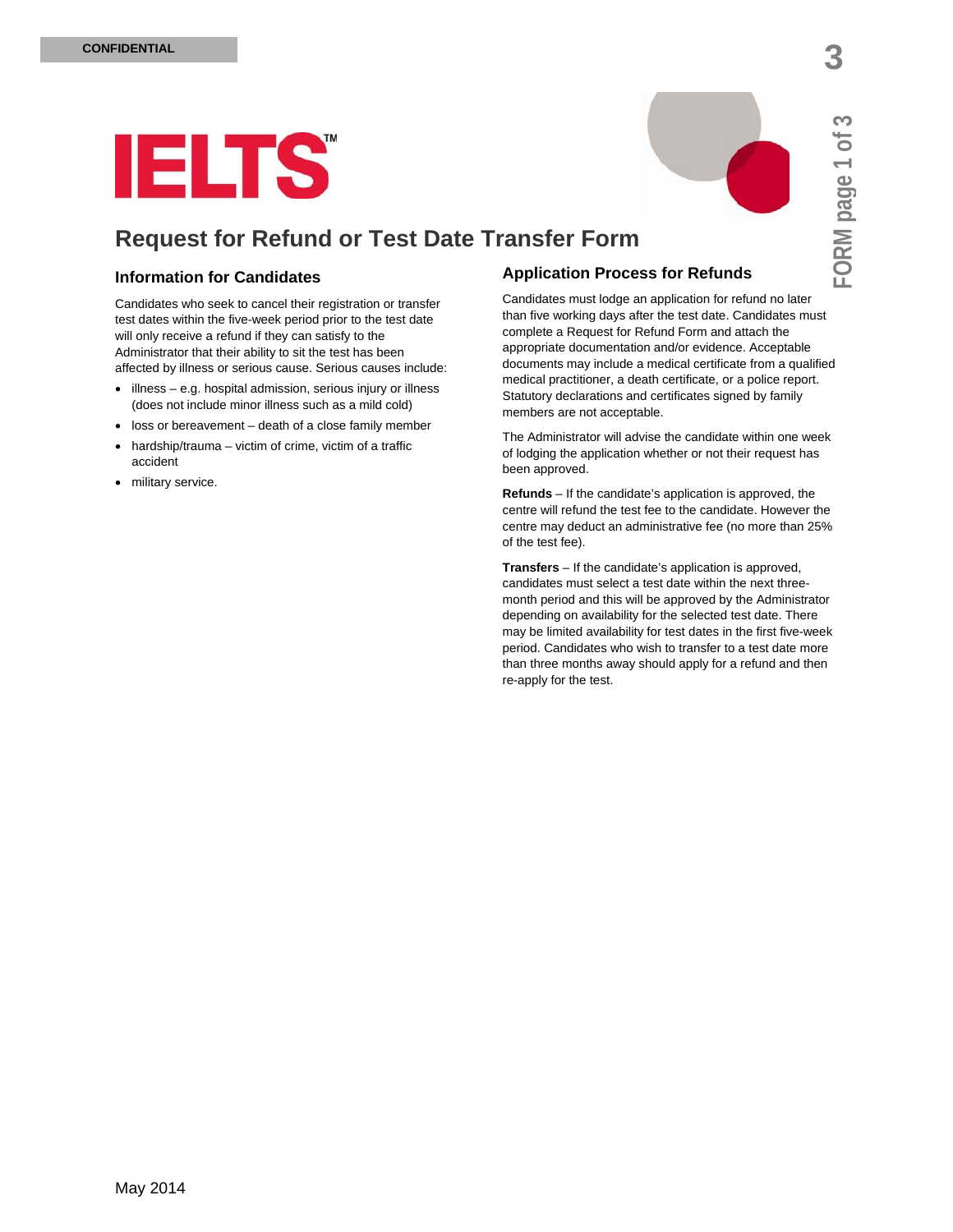

# **Request for Refund or Test Date Transfer Form**

## **Personal details**

| Title:                         |                         |
|--------------------------------|-------------------------|
| Given names:                   |                         |
| Surname:                       |                         |
| Address:                       |                         |
| Telephone:<br>Email:           |                         |
| Test date registered for:      | $\sqrt{ }$              |
| Request is for (tick one box): | Refund<br>Date Transfer |
| Centre name/number:            |                         |
| Preferred new test date:       |                         |

### **Candidate statement** *(to be completed by the candidate)*

Please detail your grounds for applying for a refund or a test date transfer (attach extra sheet if there is insufficient space).

| Candidate signature:                                               |                              |                         |          | Date:<br>$\overline{1}$ |  |  |  |
|--------------------------------------------------------------------|------------------------------|-------------------------|----------|-------------------------|--|--|--|
| Received by:                                                       |                              |                         |          | Date:                   |  |  |  |
| Test centre use only: Previous Request for Refunds/Transfer        |                              |                         |          |                         |  |  |  |
| Registered test date                                               | Date of prior<br>application | Grounds for application |          |                         |  |  |  |
|                                                                    |                              | Medical                 | Personal | Other                   |  |  |  |
|                                                                    |                              |                         |          |                         |  |  |  |
|                                                                    |                              |                         |          |                         |  |  |  |
| <b>NOT APPROVED</b><br><b>APPROVED</b><br>Request (please select): |                              |                         |          |                         |  |  |  |
| Authorised by:<br>(IELTS Administrator)                            |                              |                         |          | Date:                   |  |  |  |